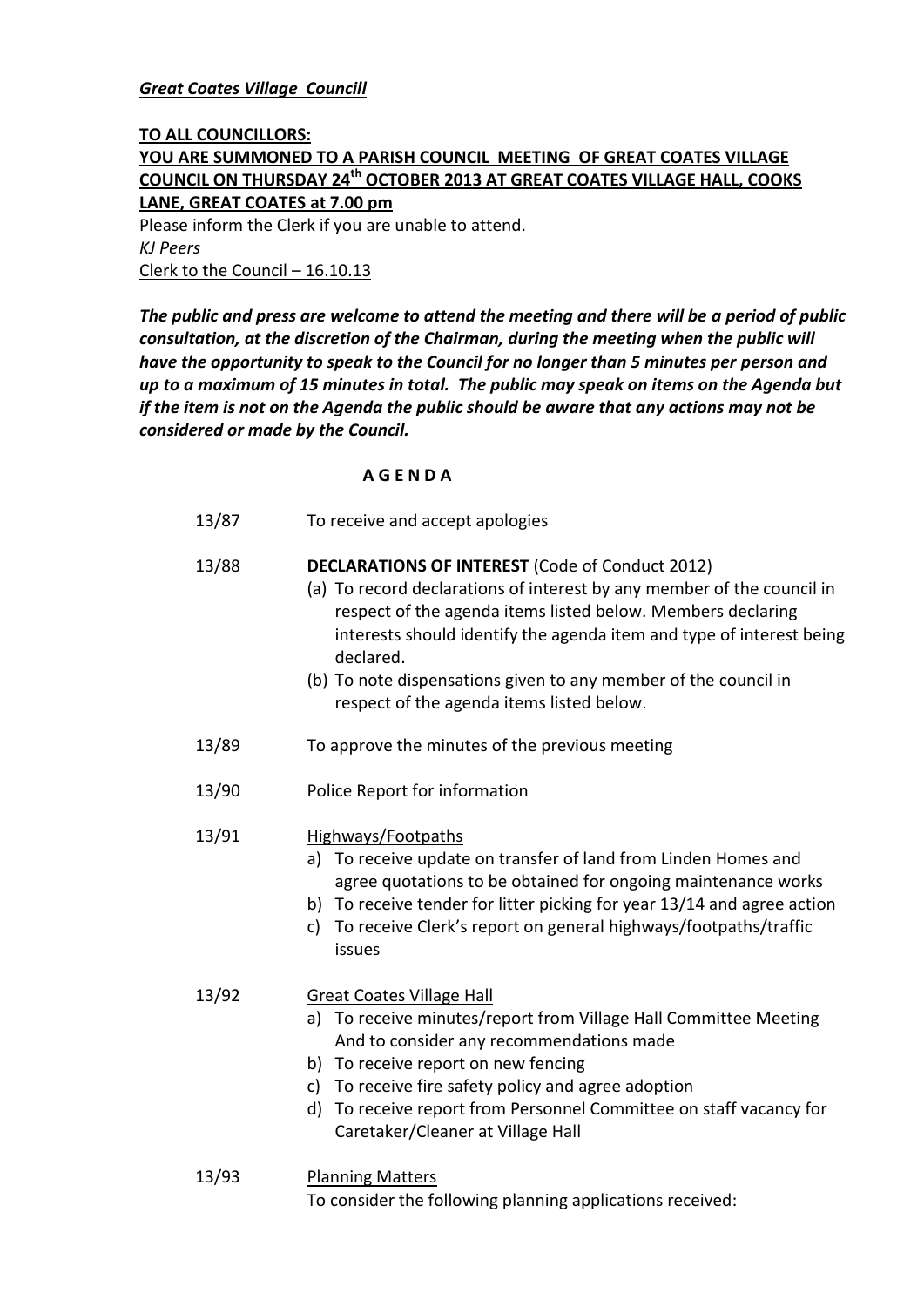*Great Coates Village Council – October 2013 agenda continued …*

**DC/742/13/FRE 44 Station Road, Great Coates Erect detached dwelling and detached garage with assoc Landscaping access**

**DC/734/13/FRE 76 Woad Lane, Great Coates Demolish existing kitchen extension, erect single storey Extension and detached garage/games room to rear**

To consider any other planning matters and/or receive correspondence

- 13/94 Great Coates War Memorial To receive further update on war memorial relocation project and Agree any further action required
- 13/95 Future Dates Next Meeting Date – Thursday 28<sup>th</sup> November, 2013 ERNLLCA Autumn Training Programme – October to December 2013 Remembrance Sunday – Sunday  $10^{th}$  November, 2013 To confirm date for Christmas Tree Event for 2013 and agree details
- 13/96 Reports ERNLLCA Employment Training Day – 28.09.13 Town and Parish Liaison – 10.10.13 ERNLLCA District Meeting – 17.10.13 Any other reports
- 13/97 Parish Matters
	- a) To receive draft report for submission to final Community Governance Review Meeting in December
	- b) To receive report from ERNLLCA on above item and agree any action required
	- c) To receive update on correspondence with GRASS and receive any response and consider and agree any action
	- d) To receive complaint from resident with regard to litter picking
	- e) To appoint a named substitute member of the Personnel Committee
- 13/98 Information Update
	- a) Information received from NELC, ERNLLCA inc details/reminder of Cllrs. access to ERNLLCA website including members pages
	- b) Input from Ward Councillors if present
	- c) To consider and agree adoption of FOI policy as circulated

13/99 Great Coates Community News Next edition – December 13/January 14 Closing date  $-10.11.13$ 

13/100 Finance To approve cheques for authorisation as per list presented